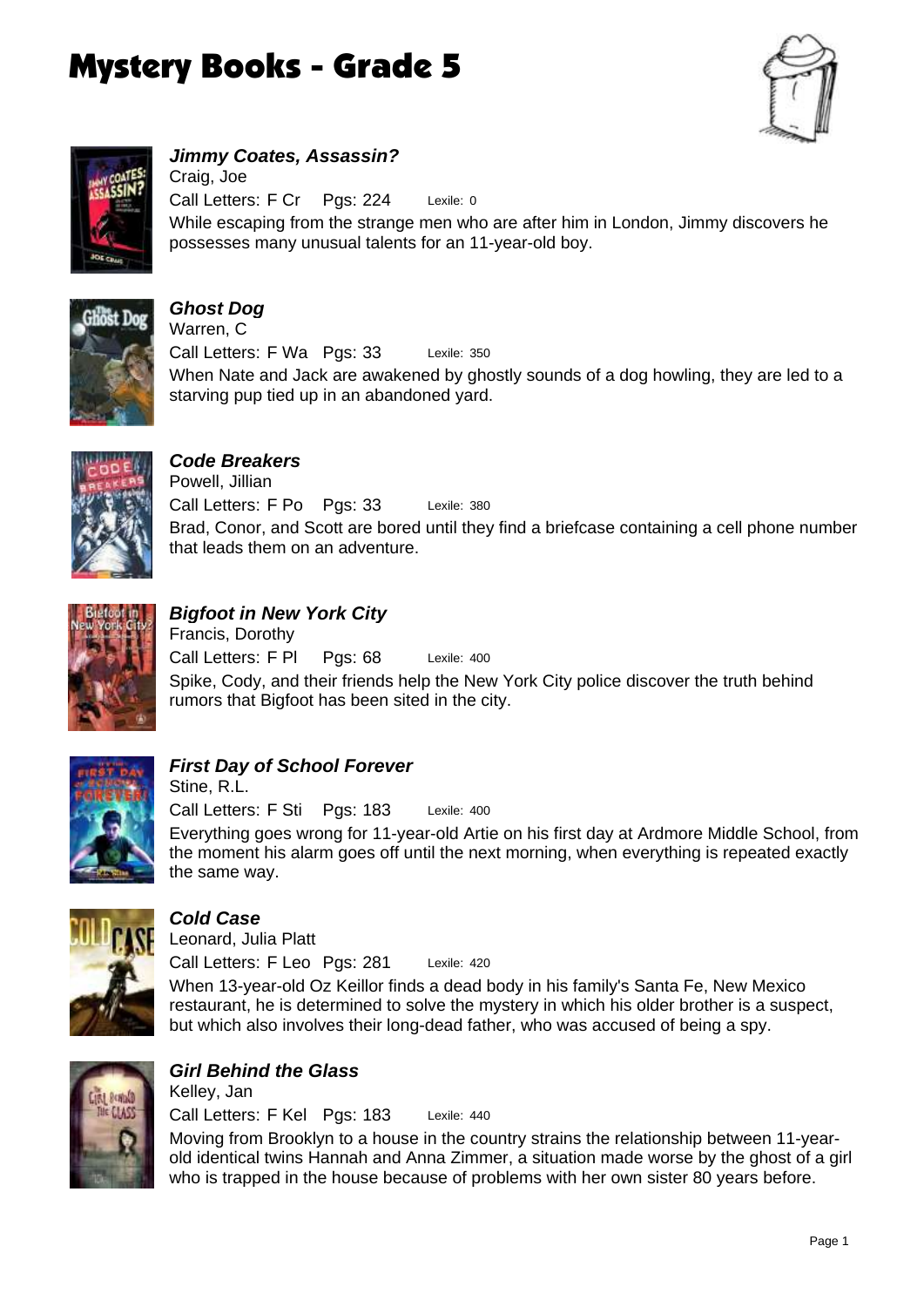



### *Hardy Boys Secret Files: Trouble at the Arcade (series)*

Lexile: 500 Call Letters: F Dix Pgs: 87 Dixon, Franklin W.

Frank and Joe Hardy plan to compete in the local arcade tournament, agreeing the winner will get to move into the cool new room built by their dad, but when money goes missing from the competition, they work together to solve the mystery.

## *Geronimo Stilton: Lost Treasure of the Emerald Eye (series)*

Stilton, Geronimo

Lexile: 530 Call Letters: BC Pgs: 116

Newspaper editor and adventure author Geronimo Stilton--who is also a mouse--gets roped into his sister Thea's treasure hunt on a remote island after she discovers an intriguing old map.



# *Three Times Lucky*

Lexile: 560 Washed ashore as a baby in tiny Tupelo Landing, Mo LoBeau, now eleven, and her best friend Dale turn detective when the Colonel, a café owner with a forgotten past of his own, is implicated in a murder. Call Letters: F Tur Pgs: 312 Turnage, Sheila



# *Encyclopedia Brown, Boy Detective (series)*

Lexile: 560 5th grader Leroy Brown solves ten mysteries and, by putting the solutions at the back of the book, challenges the reader to do the same. Call Letters: F So Pgs: 88 Sobol, Donald



# *Doll People (series)*

Lexile: 570 A family of porcelain dolls that has lived in the same house for one hundred years is taken aback when a new family of plastic dolls arrives and doesn't follow The Doll Code of Honor. Call Letters: F Ma Pgs: 256 Martin, Ann M.



#### *Coastwatcher*

Lexile: 600 While 11-year-old Hugh, his family, and his cousin Tom are spending the summer of 1943 on the South Carolina shore to escape the polio epidemic, Hugh uncovers clues that point to a German plot to sabotage a nearby naval base. Call Letters: F We Pgs: 132 Weston, Elise



### *Maze of Bones (39 Clues series)*

Lexile: 610 Amy and Dan, members of the powerful Cahill family, try to uncover the 39 clues which will reveal what really happened to their parents. Call Letters: F Th Pgs: 220 Riordan, Rick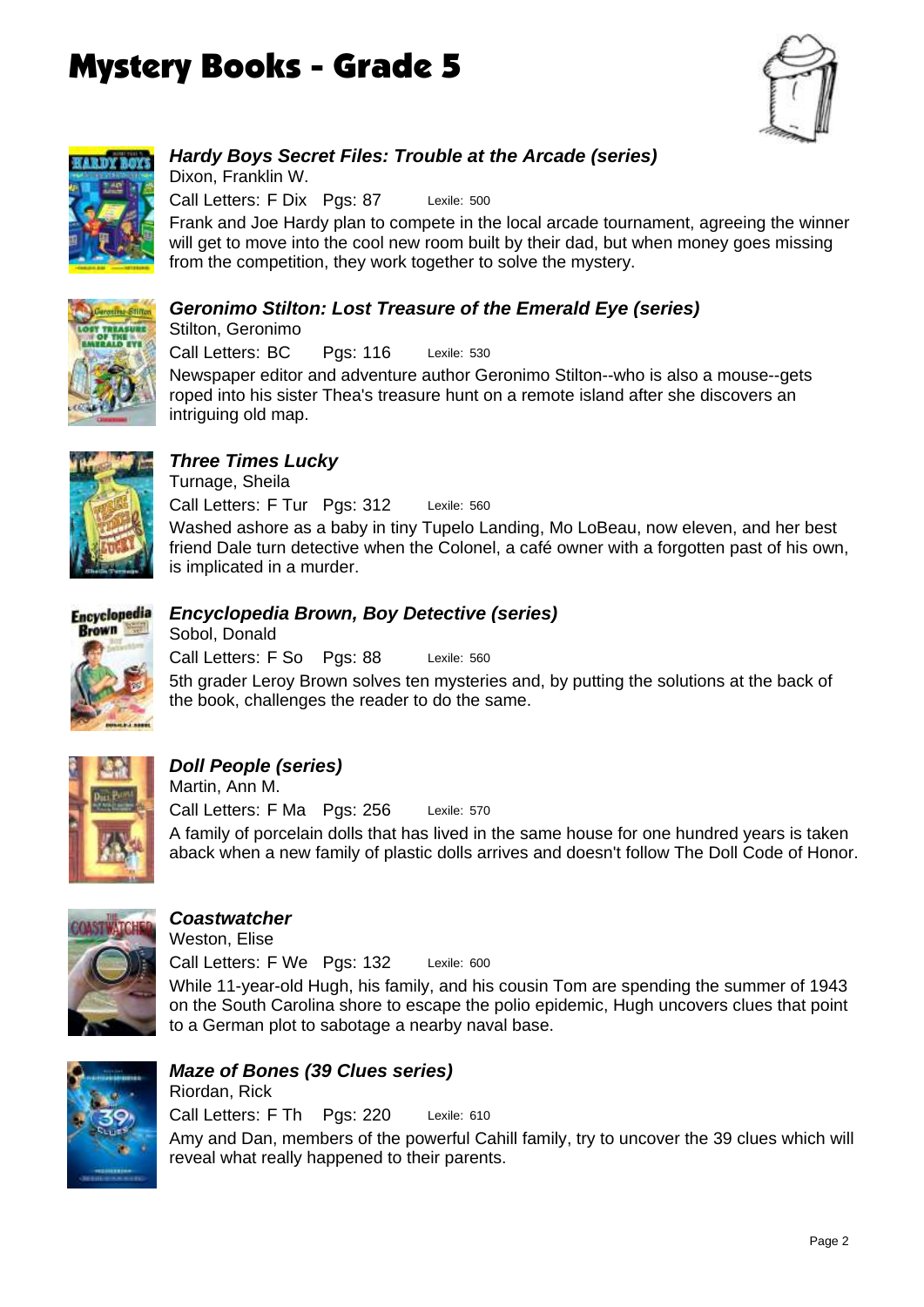



# *Shakespeare's Secret*

Lexile: 620 Call Letters: F Br Pgs: 243 Broach, Elise

Misfit 6th-grader, Hero, becomes interested in exploring a valuable diamond supposedly hidden in her new house, an intriguing neighbor, and the unexpected attention of the most popular boy in school.



#### *Missing on Superstition Mountain*

Call Letters: F Bro Pgs: 262 Broach, Elise

Lexile: 620 Simon, Henry, and Jack Barker decide to ignore their parents' warning to stay away from Superstition Mountain in order to search for their missing cat Josie, but they begin to see the wisdom of their mom and dad's advice when they find three human skulls.



#### *Beast of Backslope (Sherlock Files series)* Barrett, Tracy

Lexile: 630 Xena and Xander Holmes, an American brother and sister spending a year in England, use clues in their ancestor Sherlock Holmes' casebook as they try to solve the mystery of a monster threatening a peaceful country village where a documentary film is being made. Call Letters: F Bar Pgs: 174



#### *Old Willis Place*

Lexile: 630 Call Letters: F Ha Pgs: 199 Hahn, Mary Downing

Tired of the rules that have bound them ever since "the bad thing happened," 12-year-old Diana ignores her brother's warnings and befriends the daughter of the new caretaker, setting in motion events that lead to the release of the spirit of an evil, crazy woman who once ruled the old Willis place.



# *Ingo*

Dunmore, Helen

Lexile: 640 Call Letters: F Du Pgs: 328

When the sea called to Sapphy's father, he vanished from her life. When the sea called to her brother, he started disappearing for hours on end. And now the sea is calling to Sapphy, and she feels its pull more strongly than she's ever felt anything in her life.



# *London Eye Mystery*

Dowd, Siobhan

Lexile: 640 When Ted and Kat's cousin Salim disappears from the London Eye ferris wheel, the two siblings must work together - Ted with his brain that is "wired differently" and impatient Kat - to try to solve the mystery of what happened to Salim. Call Letters: F Do Pgs: 322



# *Cirque Du Freak (series)*

Lexile: 650 Two boys who are best friends visit an illegal freak show, where an encounter with a vampire and a deadly spider forces them to make life-changing choices. Call Letters: F Sh Pgs: 266 Shan, Darren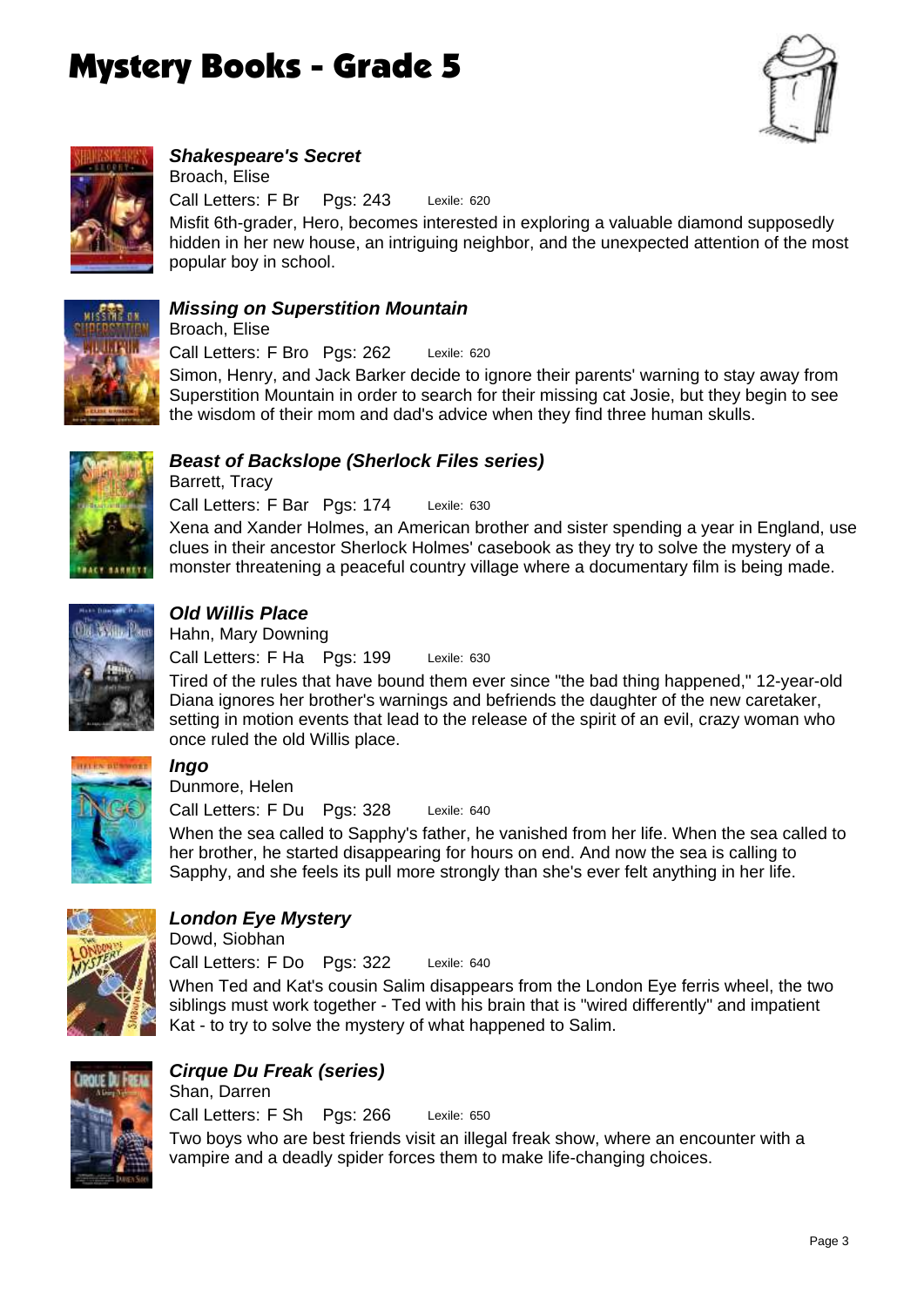



# *Deep and Dark and Dangerous: A Ghost Story (MHL Award Winner 10-1*

Lexile: 650 When 13-year-old Ali spends the summer with her aunt and cousin at the family's vacation home, she stumbles upon a secret that her mother and aunt have been hiding for over Call Letters: F Ha Pgs: 187 Hahn, Mary Downing



#### *Steel Trapp: The Challenge*

Pearson, Ridley

thirty years.

Lexile: 660 Call Letters: F Pe Pgs: 324

On a two-day train trip to enter his invention in the National Science Competition in Washington, D.C., 14-year-old Steven "Steel" Trapp, possessor of a remarkable photographic memory, becomes embroiled in an international plot of kidnapping and bribery that may have links to terrorists.



#### *How I, Nicky Flynn, Finally Get a Life (and a Dog)* Corriveau, Art

Lexile: 670 Moving to inner-city Boston after his parents' divorce, 11-year-old Nicky struggles to cope with the changes in his life, including acquiring a former guide dog that leads to a mystery for Nicky to solve. Call Letters: F Cor Pgs: 249



# *Stormbreaker*

Lexile: 670 Call Letters: F Ho Pgs: 192 Horowitz, Anthony

After the death of the uncle who had been his guardian, 14-year-old Alex Rider is coerced to continue his uncle's dangerous work for Britain's intelligence agency, MI6.



### *Puzzling World of Winston Breen*

Lexile: 670 Winston Breen loves solving puzzles; and when his sister uncovers a 25-year-old scavenger hunt - which leads to a ring worth thousands of dollars - he and his family jump at the opportunity to solve it. Call Letters: F Ber Pgs: 215 Berlin, Eric



### *All the Lovely Bad Ones*

Lexile: 670 Call Letters: F Ha Pgs: 182 Hahn, Margaret Downing

Travis and his sister Corey decide to boost business at their grandmother's Vermont inn by staging a few "hauntings" that soon draw tourists from across the country, but when their antics awaken a dark force, they must find a way to put to rest the ghosts they have disturbed.



# *Liar & Spy*

Lexile: 670 Call Letters: F Ste Pgs: 180 Stead, Rebecca

Seventh-grader Georges moves into a Brooklyn apartment building and meets Safer, a 12 year-old self-appointed spy. Georges becomes Safer's first spy recruit. His assignment? Tracking the mysterious Mr. X, who lives in the apartment upstairs. But as Safer becomes more demanding, Georges starts to wonder: How far is too far to go for your only friend?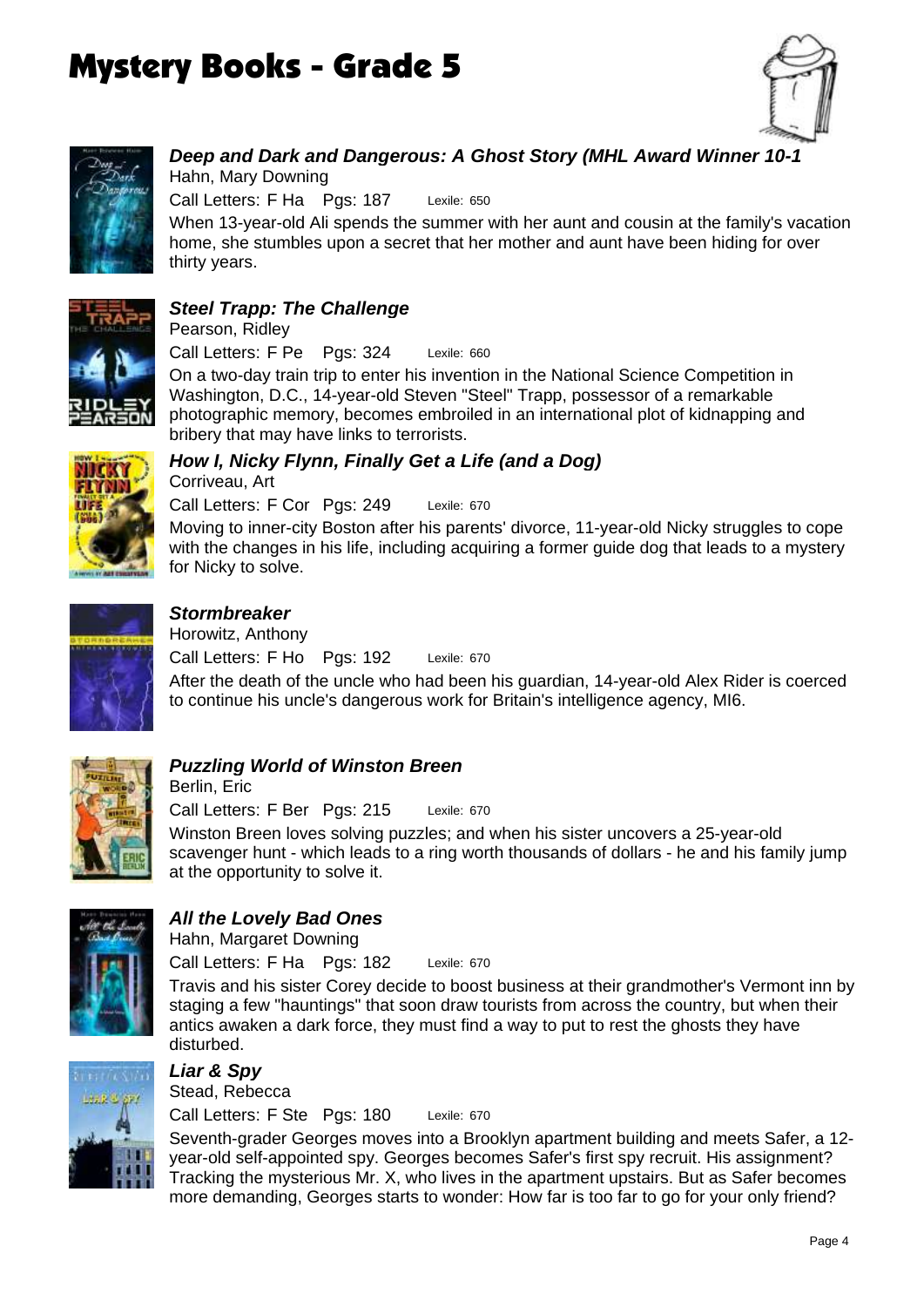



# *Don't Tell Anyone*

unstable criminal.

Lexile: 670 12-year-old Megan does not realize that feeding a group of feral cats living in a field near her house will involve her as a witness to a traffic accident and in the dangerous plan of an Call Letters: F Ke Pgs: 137 Kehret, Peg



#### *Conspiracy 365: January (series)*

Lexile: 680 On New Year's Eve, Cal is chased down the street by a staggering, sick man with a deadly warning..."They killed your father. They'll kill you. You must survive the next 365 days." With that, the 15-year-old fugitive is hurled into a life on the run isolated and alone. Call Letters: F Lor Pgs: 0 Lord, Gabrielle



#### *Bigger Than a Bread Box* Snyder, Laurel

Lexile: 680 Devastated when her parents separate, 12-year-old Rebecca must move with her mother from Baltimore to Gran's house in Atlanta, where Rebecca discovers an old breadbox with the power to grant any wish, so long as the wished-for thing fits in the breadbox. Call Letters: F Sn Pgs: 291



#### *Ghost of Crutchfield Hall*

Lexile: 680 Call Letters: F Ha Pgs: 154 Hahn, Mary Downing

10-year-old Florence Crutchfield leaves a London orphanage to live with her great-uncle, great-aunt, and sickly cousin James, but she soon realizes the home has another resident, who means to do her and James harm.



#### *Brixton Brothers: Ghostwriter Secret (series)*

Lexile: 690 Call Letters: F Bar Pgs: 226 Barnett, Mac

12-year-old Steve is investigating a diamond heist but the case suddenly changes when the author of the Bailey Brothers detective novels writes him a letter to say that he fears for his life.



### *The Limit*

Landon, Kristen

Lexile: 690 When his family exceeds its legal debt limit, 13-year-old Matt is sent to a workhouse where he discovers illegal activities are being carried out using the children who have been placed there. Call Letters: F Lan Pgs: 291



#### *Ghost of Graylock* Poblacki, Dan

Lexile: 690 Call Letters: F Po Pgs: 264

Staying with their aunts over the summer, Neil Cady, his sister Bree, and their new friends Wesley and Eric, set out to explore Greylock Hall, an abandoned psychiatric hospital which is supposed to be haunted by the ghost of Nurse Janet.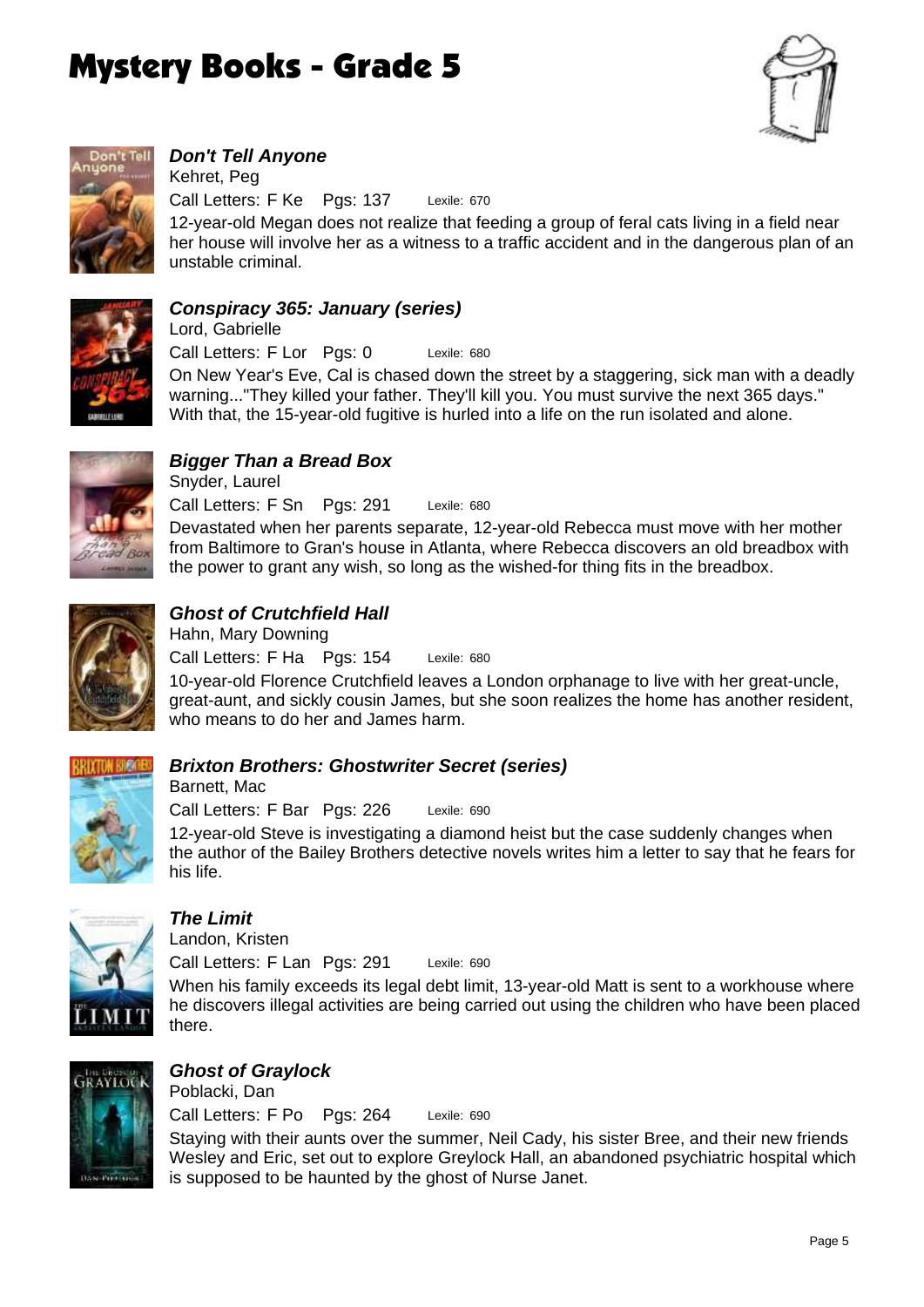



# *Elvis & Olive*

Lexile: 690 In spite of their differences, Natalie Wallis and Annie Beckett become friends and decide to spend their summer spying on their neighbors. Call Letters: F Wa Pgs: 230 Watson, Stephanie Elaine



# *Skull of Truth*

Coville, Bruce

Lexile: 700 Call Letters: F Co Pgs: 195

Charlie, a 6th-grader with a compulsion to tell lies, acquires a mysterious skull that forces its owner to tell only the truth, causing some awkward moments before he understands its power.



# *Masterpiece*

Lexile: 700 Marvin the beetle, who lives under the kitchen sink in James Pompaday's apartment, makes a miniature drawing as a birthday present for James; but when the drawing is brought to the Metropolitan Museum of Art, the pair get mixed up in a theft that could lead them to a famous Durer drawing. Call Letters: F Br Pgs: 292 Broach, Elise



# *Wolf Stalker (National Geographic Mysteries)*

Skurzynski, Gloria

Lexile: 700 Call Letters: F Sk Pgs: 147

12-year-old Jack, his younger sister, and the family's teenage foster child Troy go to Yellowstone National Park, where Jack's mother, a wildlife veterinarian, is investigating the report that wolves reintroduced to the park have killed a dog there.



### *Magnificent 12: The Call (series)*

Lexile: 710 Call Letters: F Gra Pgs: 243 Grant, Michael

Mack MacAvoy, a seriously average 12-year-old boy, is faced with a difficult decision when a 3000-year-old man appears in the boys' bathroom and informs him that he is one of the Magnificent 12 and is needed to find his 11 teammates and save the world.



### *Ghost of Fossil Glen*

Lexile: 710 Allie knows it's not her imagination when she hears a voice and sees in her mind's eye the face of a girl who seems to be seeking Allie's help. Call Letters: F De Pgs: 167 DeFelice, Cynthia



### *Griff Carver, Hallway Patrol*

Lexile: 710 Legendary Griff Carver joins the Rampart Middle School Hallway Patrol and with the help of his new friends, solves the case of counterfeit hall passes. Call Letters: F Kri Pgs: 224 Krieg, Jim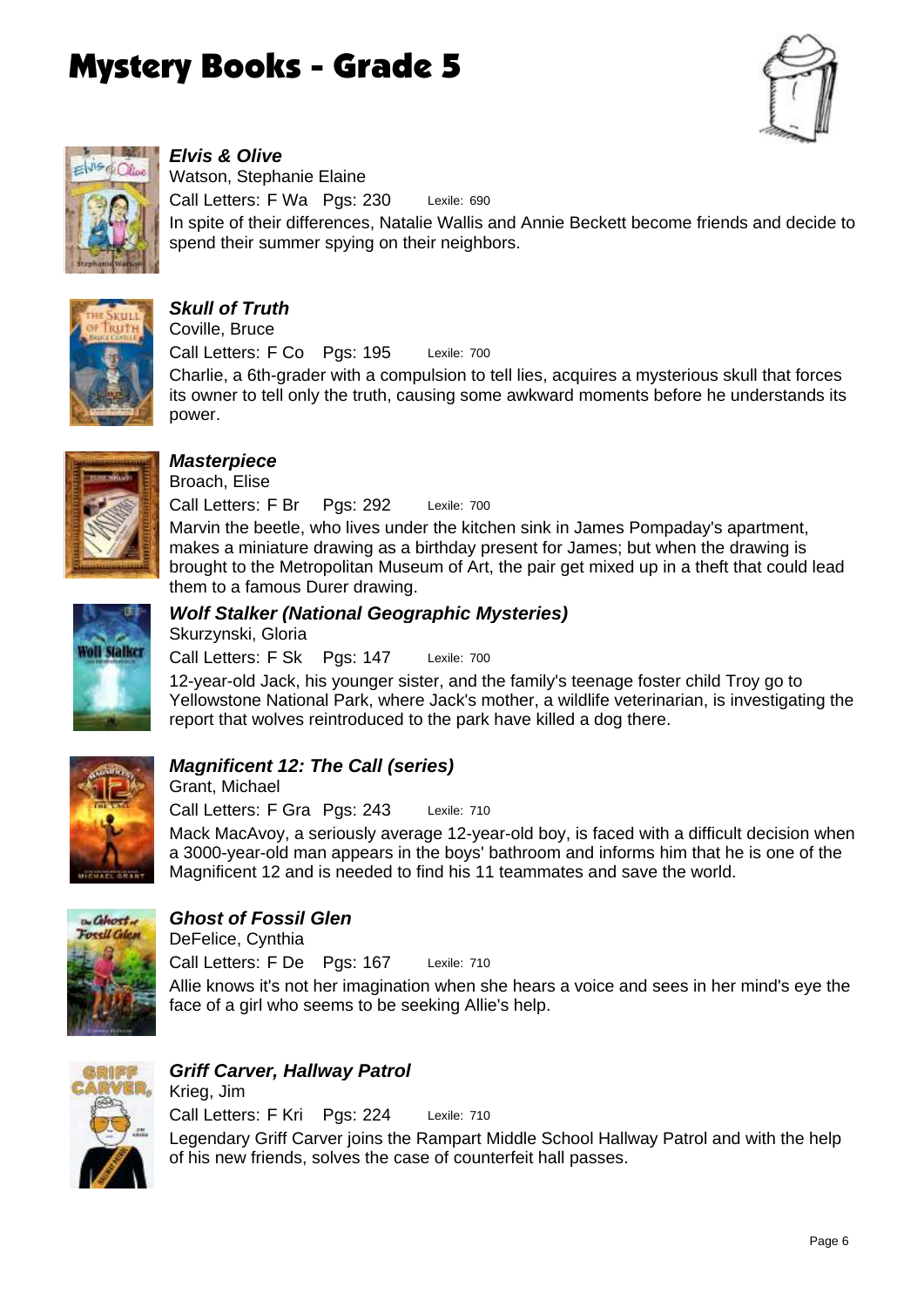



## *Seer of Shadows*

Avi

Lexile: 720 Photographer Horace Carpetine is hired to do a portrait for Mrs. Frederick Von Macht; however, the photos evoke both the image and the ghost of the Von Macht's dead daughter, Eleanora, who has returned to seek vengence on those who killed her. Call Letters: F Av Pgs: 202



#### *Genius Files: Mission Unstoppable*

Lexile: 730 Call Letters: F Gut Pgs: 293 Gutman, Dan

On a cross-country vacation with their parents, 12-year-old twins Coke and Pepsi fight off strange assassins as they try to come to terms with their being part of a top-secret government organization known as The Genius Files.



# *Princess Plot*

Lexile: 730 Believing that she is on a film set after auditioning and winning the role of a princess, 14 year-old Jenna becomes the unsuspecting victim of a royal conspiracy. Call Letters: F Boi Pgs: 378 Boie, Kirsten



# *Spy School*

Lexile: 740 Call Letters: F Gib Pgs: 304 Gibbs, Stuart

Can an undercover nerd become a superstar secret agent? 12-year-old Ben Ripley leaves his public middle school to attend the CIA's highly secretive Espionage Academy, which everyone is told is an elite science school.



# *Candymakers*

Lexile: 740 Four gifted 12-year-olds are set to compete in a national contest to determine the nation's tastiest sweet. When the factory's secret ingredient is stolen, the children must work together to foil the plot by creating the best candy ever. Call Letters: F Ma Pgs: 453 Mass, Wendy



# *Skeleton Creek*

Patrick, Carmen

Lexile: 740 Call Letters: F Ca Pgs: 185

Although housebound following an eerie accident, teenaged Ryan continues to investigate the strange occurrences in his hometown of Skeleton Creek, recording his findings in a journal and viewing email video clips sent by fellow detective Sarah.



### *Tentacles*

Lexile: 740 Call Letters: F Ro Pgs: 319 Smith, Roland

After the mysterious disappearance of their parents, Marty and Grace go to live with their scientist uncle and accompany him on what soon becomes an increasingly dangerous expedition to New Zealand to track a giant squid.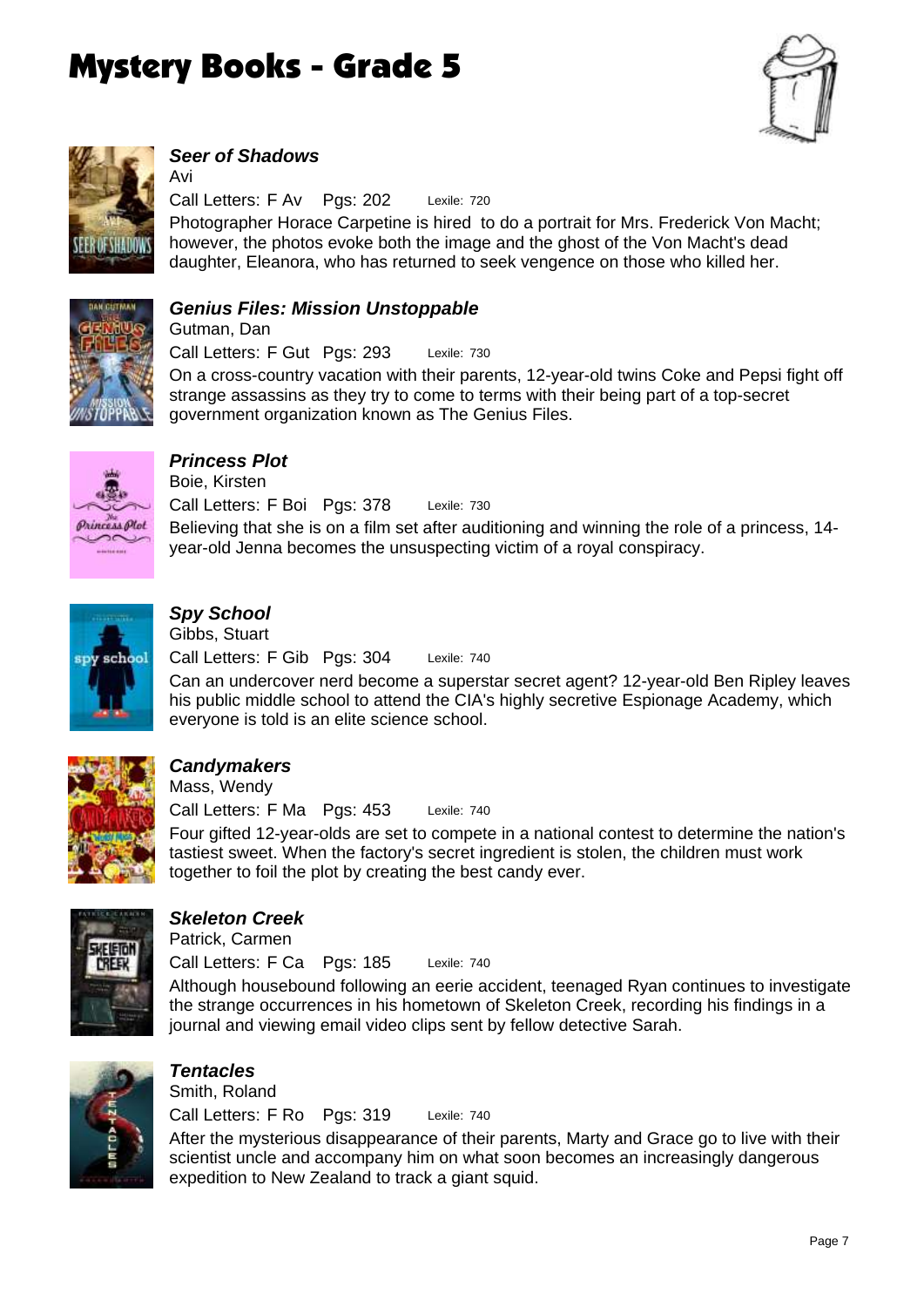



# *Slob*

Lexile: 740 Picked on, overweight genius Owen tries to invent a television that can see the past to find out what happened the day his parents were killed. Call Letters: F Pot Pgs: 199 Potter, Ellen



#### *Coraline*

Lexile: 740 Call Letters: F Ga Pgs: 162 Gaiman, Neil

Looking for excitement, Coraline ventures through a mysterious door into a world that is similar, yet disturbingly different from her own, where she must challenge a gruesome entity in order to save herself, her parents, and the souls of three others.

#### *When You Reach Me (Newbery Winner 2010)* Stead, Rebecca

Lexile: 750 Call Letters: F Ste Pgs: 199

As her mother prepares to be a contestant on the 1980s television game show, "The \$20,000 Pyramid," a twelve-year-old New York City girl tries to make sense of a series of mysterious notes received from an anonymous source that seems to defy the laws of time and space.



# *Danger Box*

Lexile: 750 Call Letters: F Bal Pgs: 306 Balliett, Blue

In small-town Michigan, 12-year-old Zoomy and his new friend Lorrol investigate a journal found inside a mysterious box and find family secrets and treasure, while a dangerous stranger watches and waits.



# *Found (series)*

Haddix, Margaret

Lexile: 750 Call Letters: F Ha Pgs: 314

When 13-year-olds Jonah and Chip, who are both adopted, learn they were discovered on a plane that appeared out of nowhere, full of babies with no adults on board, they realize that they have uncovered a mystery involving time travel and two opposing forces, each trying to repair the fabric of time.



### *Abduction!*

Kehret, Peg

Lexile: 760 Call Letters: F Ke Pgs: 215

13-year-old Bonnie has a feeling of foreboding on the very day that her six-year-old brother Matt and their dog Pookie are abducted, and she becomes involved in a major search effort as well as a frightening adventure.



# *Last Shot: A Final Four Mystery*

Lexile: 760 Call Letters: F Fe Pgs: 256 Feinstein, John

After winning a basketball reporting contest, 8th graders Stevie and Susan Carol are sent to cover the Final Four tournament, where they discover that a talented player is being blackmailed into throwing the final game.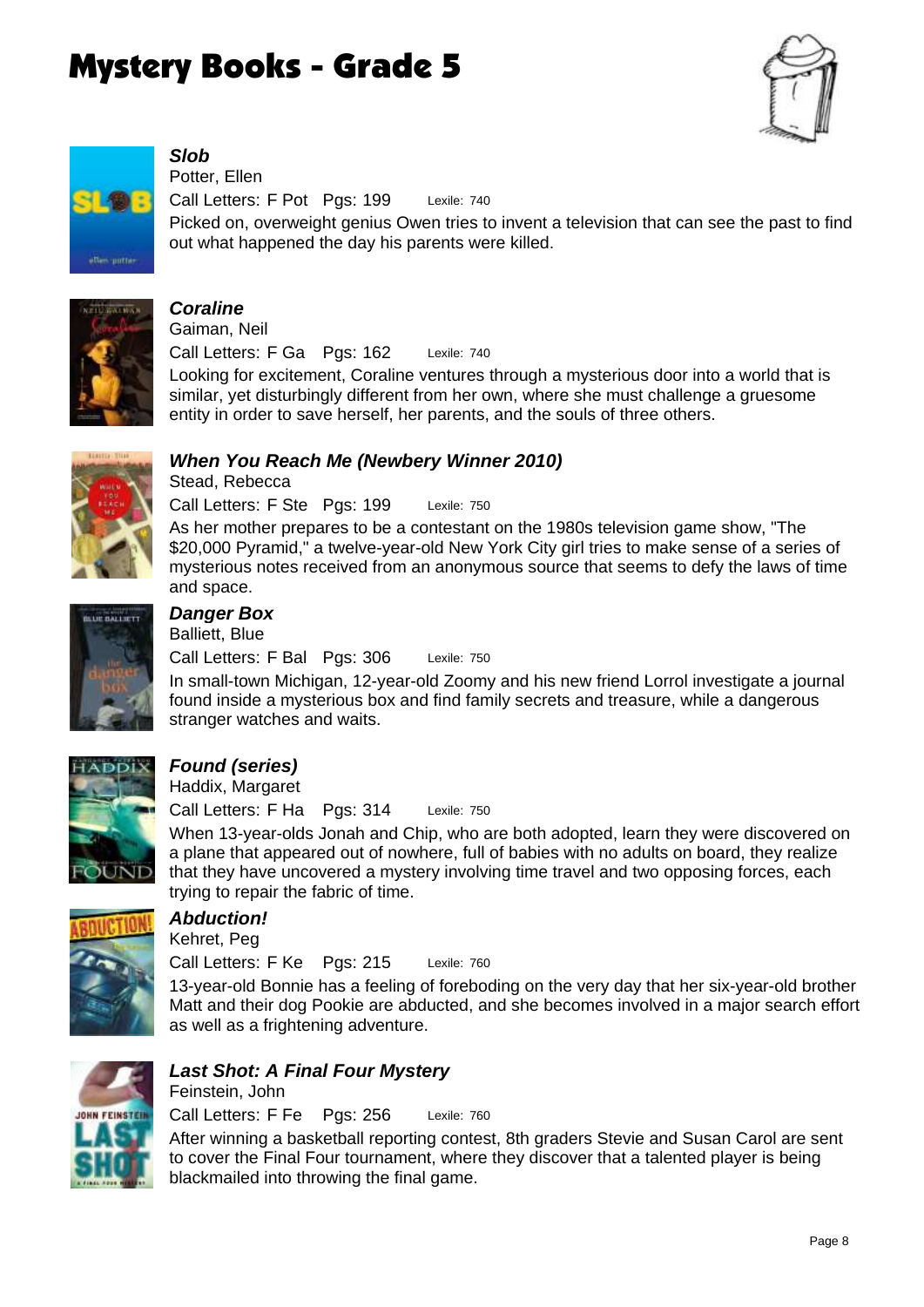



*NERDS: National Espionage, Rescue, and Defense Society* Lexile: 760 While running a spy network from their elementary school, five unpopular misfits combine their talents and use cutting-edge gadgetry to fight evil around the world. Call Letters: F Bu Pgs: 306 Buckley, Michael



#### *13 Treasures*

Call Letters: F Har Pgs: 355 Harrison, Michelle

Bedeviled by evil fairies that only she can see, 13-year-old Tanya is sent to stay with her cold and distant grandmother at Elvesden Manor, where she and the caretaker's son solve a disturbing mystery that leads them to the discovery that Tanya's life is in danger.

Lexile: 770



# *Claim to Fame*

Lexile: 770 16-year-old Lindsay was a child star on a popular TV show, but now, she has the awful ability to hear everything anyone in the world says about her unless she stays in her "safe" house. Call Letters: F Ha Pgs: 256 Haddix, Margaret Peterson



# *Science Fair*

Lexile: 770 Call Letters: F Ba Pgs: 394 Barry, Dave

The president of Kprshtskan is plotting to infiltrate the science fair at Hubble Middle School in Maryland in order to take over the United States government, but when Toby Harbinger, an ordinary student, makes up his mind finally to win the fair, the terrorists' plans go awry.



### *Witches of Dredmoore Hollow*

Lexile: 770 Call Letters: F Mc Pgs: 264 McKenzie, Riford

When his two strange aunts arrive at Dredmoore Hollow, 11-year-old Elijah finds his life turned upside down. His parents suddenly leave town, and he's whisked away to stay with Serena and Agnes on Moaning Marsh, where they run the world's most mysterious beauty salon.



### *Cover-Up: Mystery at the Super Bowl*

Feinstein, John

Lexile: 780 Call Letters: F Fe Pgs: 298

Two teenagers learn that every player on a professional football team - which is supposed to play in the Super Bowl--has failed their drug test and the owner has covered up the results, and now they must find a way to prove it.



# *Ghost's Grave*

Lexile: 790 Call Letters: F Ko Pgs: 210 Kehret, Peg

Apprehensive about spending the summer in Washington State with his Aunt Ethel when his parents get an overseas job, 12-year-old Josh soon finds adventure when he meets the ghost of a coal miner.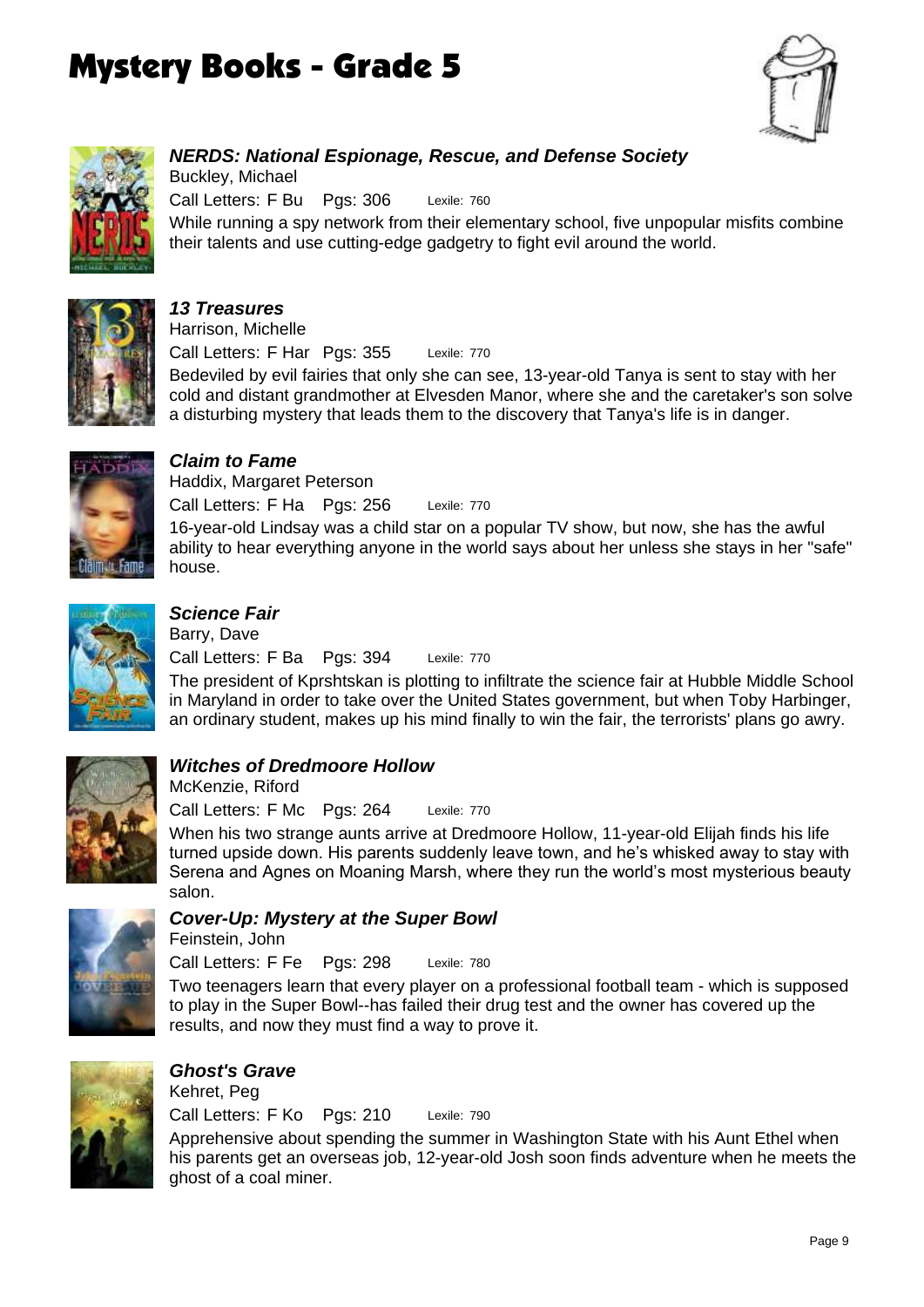



## *School Spirit (Book 1: Suddenly Supernatural)*

Lexile: 790 Kat has been able to see dead people since turning thirteen, and although she would prefer to be normal, Kat and her best friend try to free the spirit of a girl trapped at their middle school. Call Letters: F Ki Pgs: 316 Kimmel, Elizabeth Cody



#### *Theodore Boone, Kid Lawyer (series)*

Lexile: 790 Call Letters: F Gri Pgs: 209 Grisham, John

In the small city of Strattenburg, there are many lawyers, and though he's only 13-yearsold, Theo Boone thinks he's one of them. But Theo finds himself in court much sooner than expected when a cold-blooded killer is about to go free, and only Theo knows the truth.



# *Chomp*

Lexile: 800 The star of the reality television show, "Expedition Survival," disappears on location in the Florida Everglades, and Wahoo and classmate Tuna Gordon set out to find him. Call Letters: F Hia Pgs: 290 Hiaasen, Carl



# *Powerless*

Lexile: 800 Call Letters: F Co Pgs: 279 Cody, Matthew

Soon after moving to Noble's Green, Pennsylvania, 12-year-old Daniel learns that his new friends have super powers that they will lose when they turn thirteen, unless he can use his brain power to protect them.



### *Rivalry: Mystery at the Army-Navy Game*

Lexile: 800 Call Letters: F Fei Pgs: 272 Feinstein, John

Teen sportswriters Stevie Thomas and Susan Carol Anderson are assigned to cover the football game between the Army and Navy, but after noticing the actions of secret service agents, they begin to suspect that the president, who is going to attend the event, is in danger.



# *Scat*

Hiaasen, Carl

Lexile: 810 Call Letters: F Hi Pgs: 371

Nick and Marta are both suspicious when their biology teacher, the feared Mrs. Bunny Starch, disappears, and try to uncover the truth despite the police and headmaster's insistence that nothing is wrong.



# *Name of This Book is a Secret*

Call Letters: F Bo Pgs: 360 Bosch, Pseudonymous

Lexile: 810 Cassandra and Max find a missing magician's notebook and start to investigate the fire which burnt down his house and his mysterious "symphony of smells."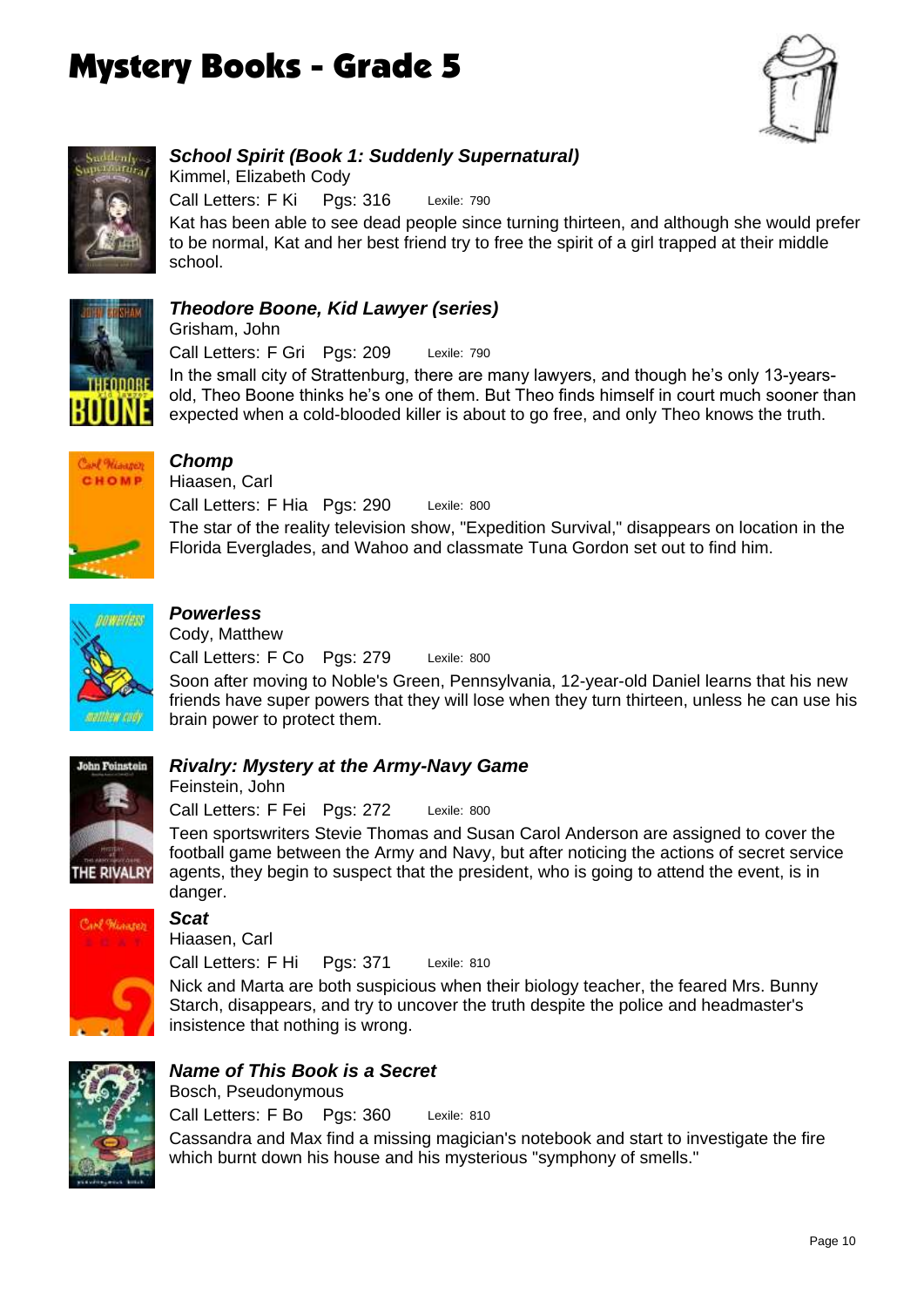



# *Trackers*

Lexile: 810 Adam, Finn, Lewis, and Emily use their computer coding skills and high-tech equipment to catch criminals, but when they begin to track Shantorian, a dangerous hacker, things do not play out as easily as the four Trackers predict. Call Letters: F Car Pgs: 214 Carman, Patrick



# *Belly Up*

Lexile: 820 12-year-old Teddy investigates when a popular Texas zoo's star attraction - Henry the hippopotamus - is murdered. Call Letters: F Gib Pgs: 294 Gibbs, Stuart



# *Mysterious Case of the Allbright Academy*

Lexile: 830 8th-grader Franny and her friends investigate why most of the students at their exclusive boarding school are brilliant, beautiful, and perfectly behaved. Call Letters: F St Pgs: 258 Stanley, Diane



#### *Mysterious Benedict Society*

Lexile: 840 Call Letters: F St Pas: 496 Stewart, Trenton Lee

After passing a series of mind-bending tests, four children are selected for a secret mission that requires them to go undercover at the Learning Institute for the Very Enlightened, where the only rule is that there are no rules.



### *Romeo and Juliet Code*

Lexile: 850 During World War II, 11-year-old Felicity is sent from London to Bottlebay, Maine, to live with her grandmother, aunt, uncle, and a reclusive boy who helps her decode mysterious letters that contain the truth about her missing parents. Call Letters: F Sto Pgs: 300 Stone, Phoebe



### *Silverfin (Book 1: Young Bond)*

Lexile: 850 Call Letters: F Hi Pgs: 352 Higson, Charlie

Young James Bond attends school at the prestigious Eton boarding school, and teams up with Red to investigate the mystery of the disappearance of a boy, Alfie Kelly, Red's cousin, allegedly linked to a madman with a plot for global domination.



# *My Life as a Book*

Lexile: 880 Call Letters: F Tas Pgs: 211 Tashjian, Janet

When 12-year-old Derek discovers an old newspaper article in his attic about a girl "found dead" on a beach, he becomes obsessed, especially when he learns the teenager may have died saving him from the ocean when he was just a toddler.